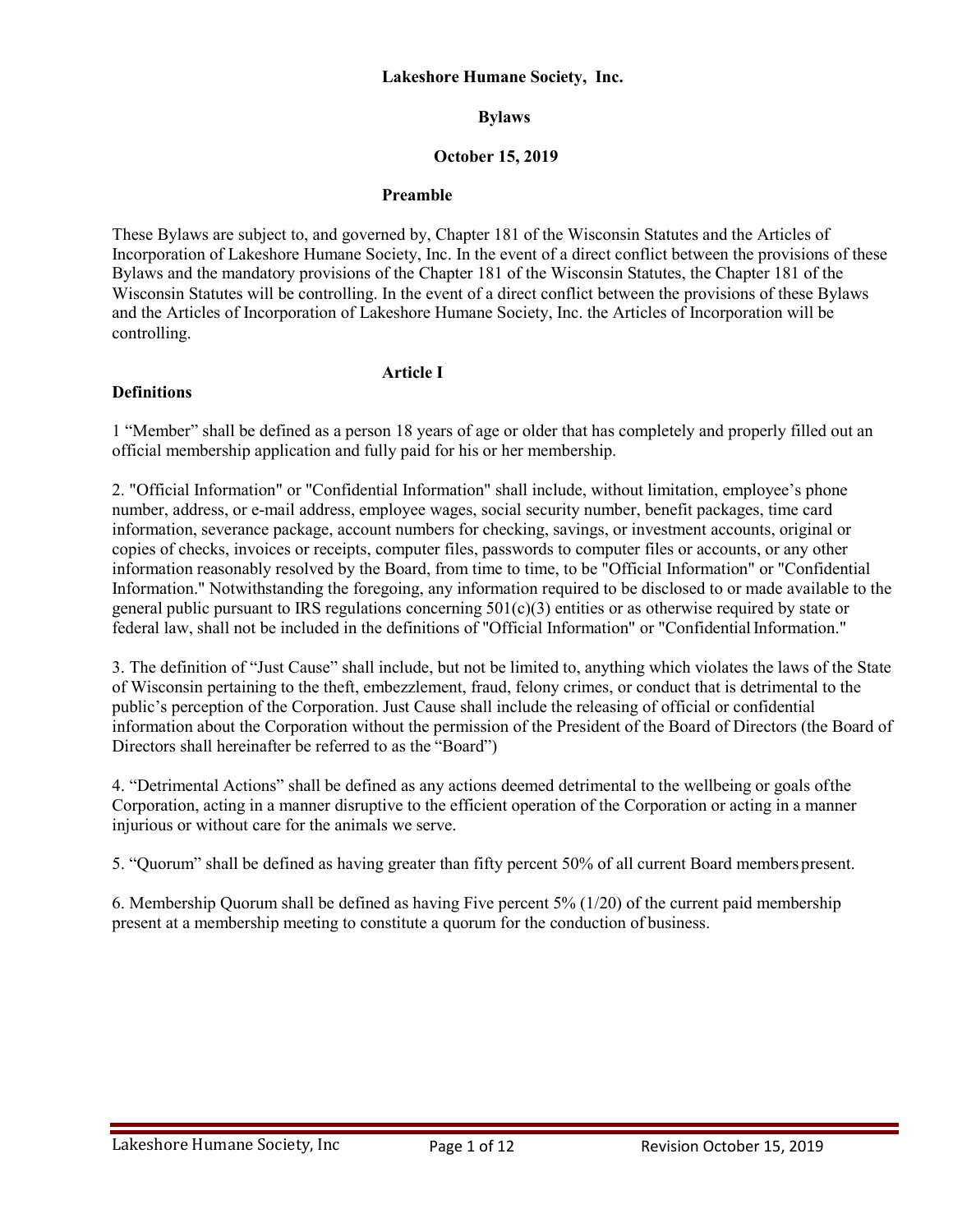# **Article II**

# **The Corporation**

## **Section 1: Name**

The name of this corporation is Lakeshore Humane Society, Inc. (the "Corporation") with its main office being located at 1551 North 8th Street, Manitowoc, Manitowoc County, Wisconsin.

# **Section 2: Object**

The mission of the Corporation is aid, advocate and adopt to enrich the lives of companion animals.

## **Section 3: Not-For Profit Status**

The Corporation has and shall continue to have the status of a Wisconsin non-stock corporation which is exempt from federal income tax under Section  $501(c)(3)$  of the Internal Revenue Code and applicable Wisconsin State Statutes. The Bylaws and the Articles of Incorporation of the organization shall be construed accordingly, and all powers and activities shall be limited accordingly.

- (A) No part of the net earnings of the Corporation shall inure to the benefit of, or be distributable to aprivate individual, but the Corporation shall be authorized to provide reasonable compensation for services rendered and make payments and distributions in furtherance of purposes of the Corporation.
- (B) No substantial part of the activities of this Corporation shall be to attempt to influence legislation.
- (C) The Corporation shall in no way participate in, or intervene in, any political campaign on behalf ofany candidate for public office.
- (D) The Corporation shall not engage in any activities that are unlawful under applicable federal, state orlocal laws.
- (E) The Corporation is organized exclusively for animal welfare, educational purposes and activities that support the purposes as set forth in Article II section 2 above and within the meaning of Section  $501(c)(3)$ of the Internal Revenue Code. In furtherance of such purposes, the Corporation may:
	- (1) Solicit and receive financial support through gifts, contributions, fundraising and grants.
	- (2) Hold, administer, convert, invest and reinvest and manage its funds.

## **Section 4: Fiscal Year**

The fiscal year of the Corporation shall be June 1 through May 31.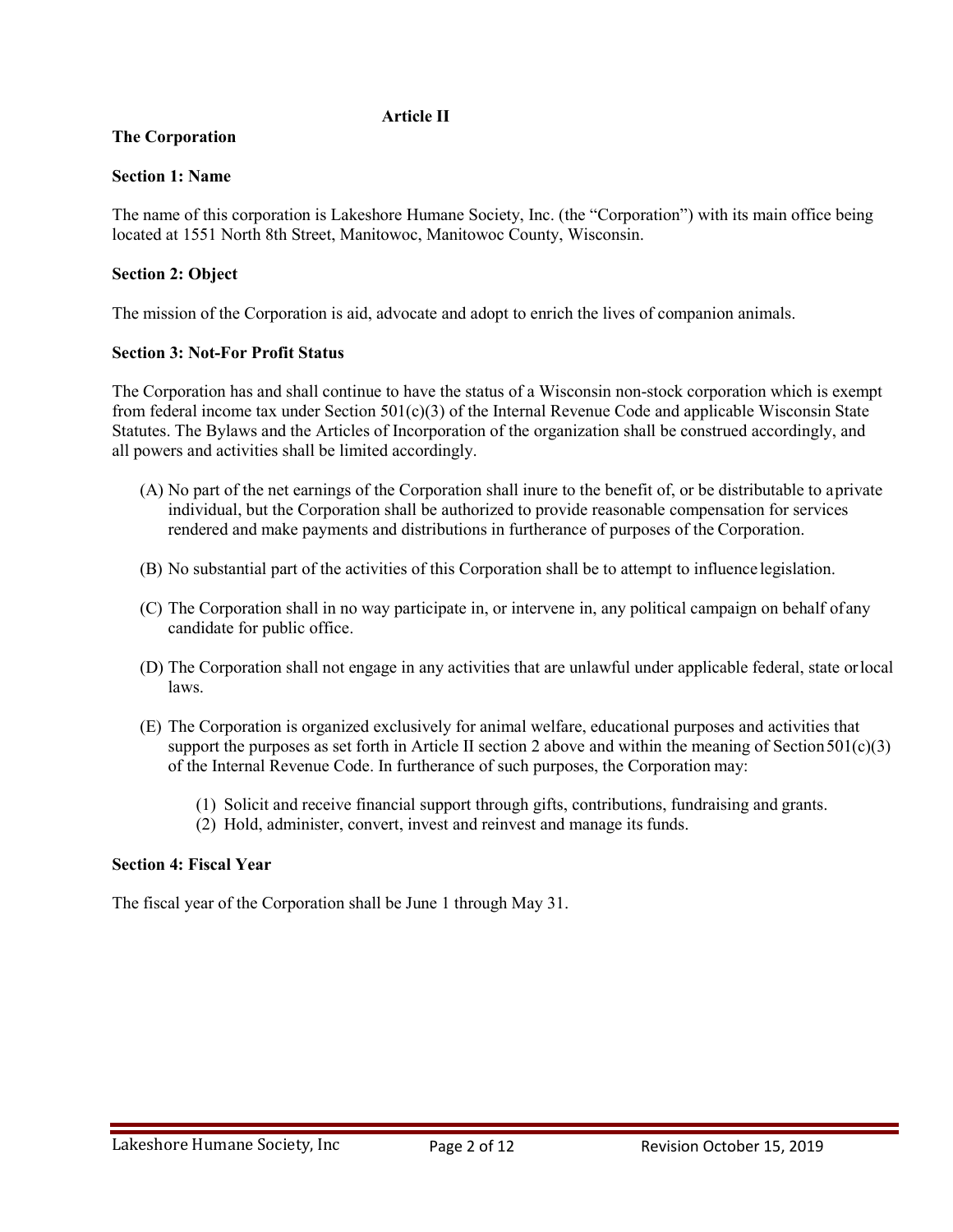# **Article III**

# **Members**

# **Section 1: Members**

A person 18 years of age or older shall become a member of the Corporation (a "Member") through completion of membership application and the payment of dues. Upon receipt of the Member's form and payment of dues, members are entitled to membership benefits for a period of one year from application date and may renew annually. Each member (one (1) membership per person) shall have the right to participate at membership meetings and cast one (1) vote at the annual meeting, (refer to Article VI, Section 1 (B) for Membership voting rules). Members will receive voting privileges thirty (30) days after the date of the original membership application. Memberships not renewed within thirty (30) days of expiration will be considered expired. Memberships are non-transferable.

Members may also request to or be asked to serve on committees, the Board, and act as volunteers. Members are also entitled to all information similarly situated non-profit non-stock corporations are required to disclose upon request under federal and Wisconsin law specifically Wisconsin Statutes Chapter 181. Membership dues shall be set by the Board. Members' full name and address will be published on the membership list that is made available to all members upon request from the secretary

## **Section 2: Termination of Membership**

The Board shall have the ability to terminate any Member at any time, for Detrimental Actions or Just Cause. Should the need arise; the Board will appoint an independent committee to conduct a confidential investigation. The Board appointed investigation committee will make a written recommendation (signed by all committee members) to the Board either exonerating the accused or preferring specific charges.

If specific charges are recommended by the investigation committee, the Board may approve the specific charges with 2/3 majority vote of BOD members present. The secretary will notify the accused of the approved specific charges including a trial date between 15 and 30 days of the notification and a notification of their temporary membership suspension. During this period the member will not be able to serve on committees or vote, however, the member will be allowed to be a candidate for the BOD.

If the charges contain sensitive matters, the Board may appoint a trial committee (independent of theinvestigation committee) to conduct the trial. The Board appointed trial committee will make a written recommendation (signed by all committee members) to the Board President either exonerating the accused or preferring specific penalties (permanent termination or suspend the membership for a specified length of time). If the recommendation is to exonerate the accused, the suspension shall be lifted, and the membership reinstated with full privileges.

The trial or the trial committee's recommendation (if applicable) will be heard by the membership and facilitated by the President or the President's appointee. The membership will approve specific penalties, approve the committee's recommendation or reduce the penalty with a three-quarter (3/4) majority vote of those members present, but they may not increase the penalty. If members exonerate the accused or no permanent action is taken within sixty (60) days of the date of the Member's suspension notification, the suspension shall be lifted, and the membership reinstated with full privileges. Except as otherwise set forth in this Article III Section 2, any question concerning member termination procedures of the Corporation shall be determined by reference to the latest edition of Robert's Rules of Order "Disciplinary Procedures" chapter.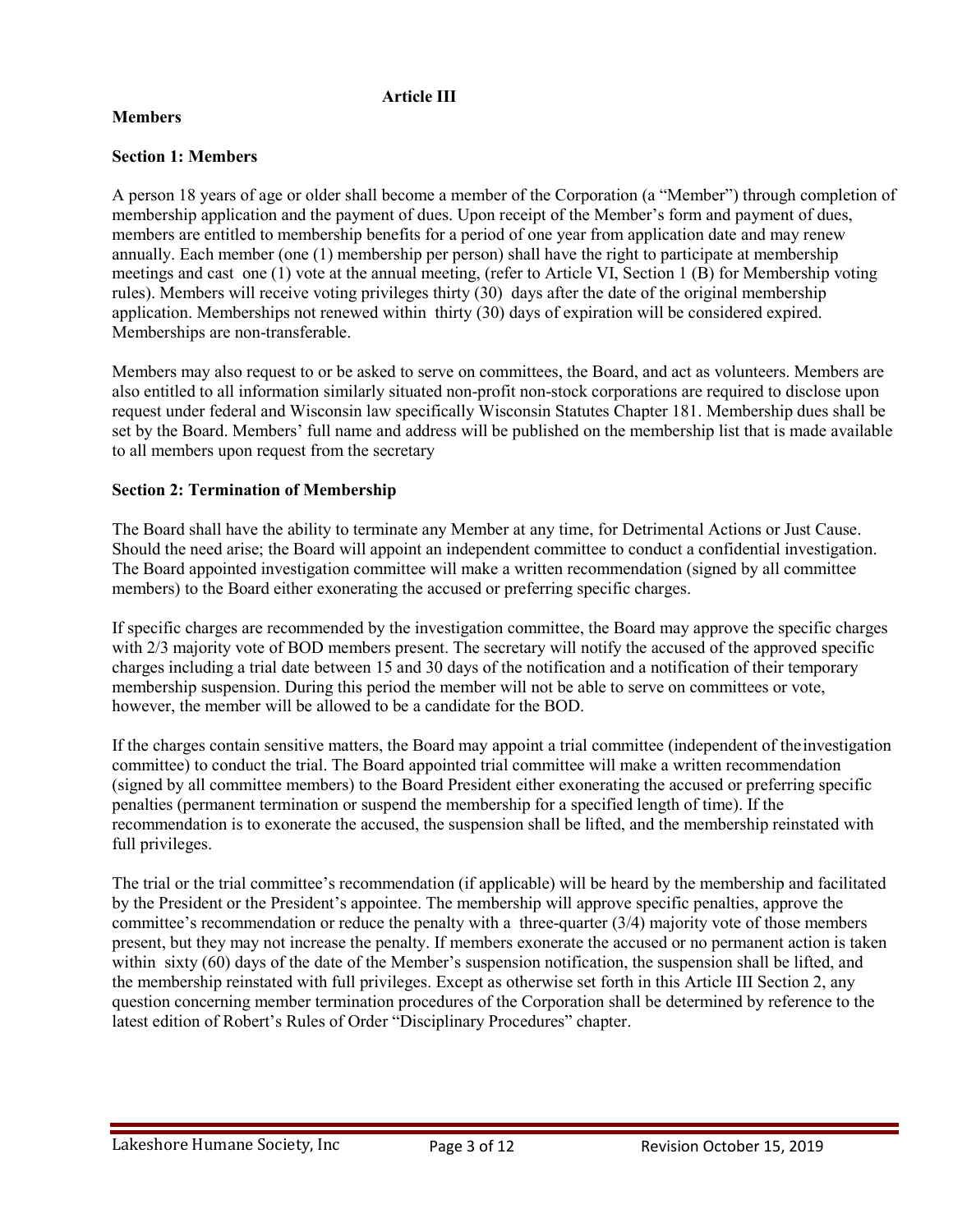## **Article IV**

## **Section 1: Board**

- (A) The Board shall consist of four (4) Officers (President, Vice President, Secretary and Treasurer as further described in Article V) plus at least three (3), but not more than eight (8) Board Members. Each member of the Board shall hereinafter be referred to as "Board Member". The BOD cannot conduct official business without meeting the minimum BOD members as set-forth above.
- (B) The Board shall oversee the affairs of the Corporation
- (C) All Board Members must be a Member of the Corporation for at least 60 days.
- (D) No Board Member shall derive a personal, economic or financial gain by serving on the Board.
- (E) No Board Member may be an employee of the Corporation.
- (F) A Board Member may not be related to an employee of the Corporation if that employee holds a management position. In the event a Board Member has a family member that is employed by the corporation, the Board Member shall abstain from voting on any matters relating to such employee related to such Board Member. For the purposes of this section, "related to" shall be defined as being a member of one's immediate family (i.e. child, parent, grandparent, spouse or sibling).
- (G) Board Members shall be actively involved in the Corporation. Electronic attendance is acceptable under extenuating circumstances. If a Board Member has three (3) absencesfrom regular monthly meetings in his/her term year, he/she will be removed at the conclusion of the third missed meeting for the remainder of that term. The resulting vacancy shall be filled in accordance with Section 3 of this article.
- (H) The Board shall have the power to hire and terminate all exempt salaried positions, with 2/3 majority vote of BOD members present.
- (I) The Board shall have the power to prescribe and define the duties of all exempt salaried employees withinthe Corporation in a manner not inconsistent with these Bylaws.
- (J) The Board with the recommendation of the personnel committee shall evaluate the performance of all exempt salaried employees within a time frame that extends from 15 (fifteen) days before to 15 (fifteen) days afterthe anniversary date of their hiring.
- (K) The regular BOD meeting shall be held at a predetermined location. If said location changes members will be notified at least ten (10) days in advance.
- (L) The term of office for a Board Member shall be for a term of two (2) years.

## **Section 2: Election**

The Board shall be elected at the annual membership meeting by the Members of the Corporation, as described in Article VI Section 1 (B) below.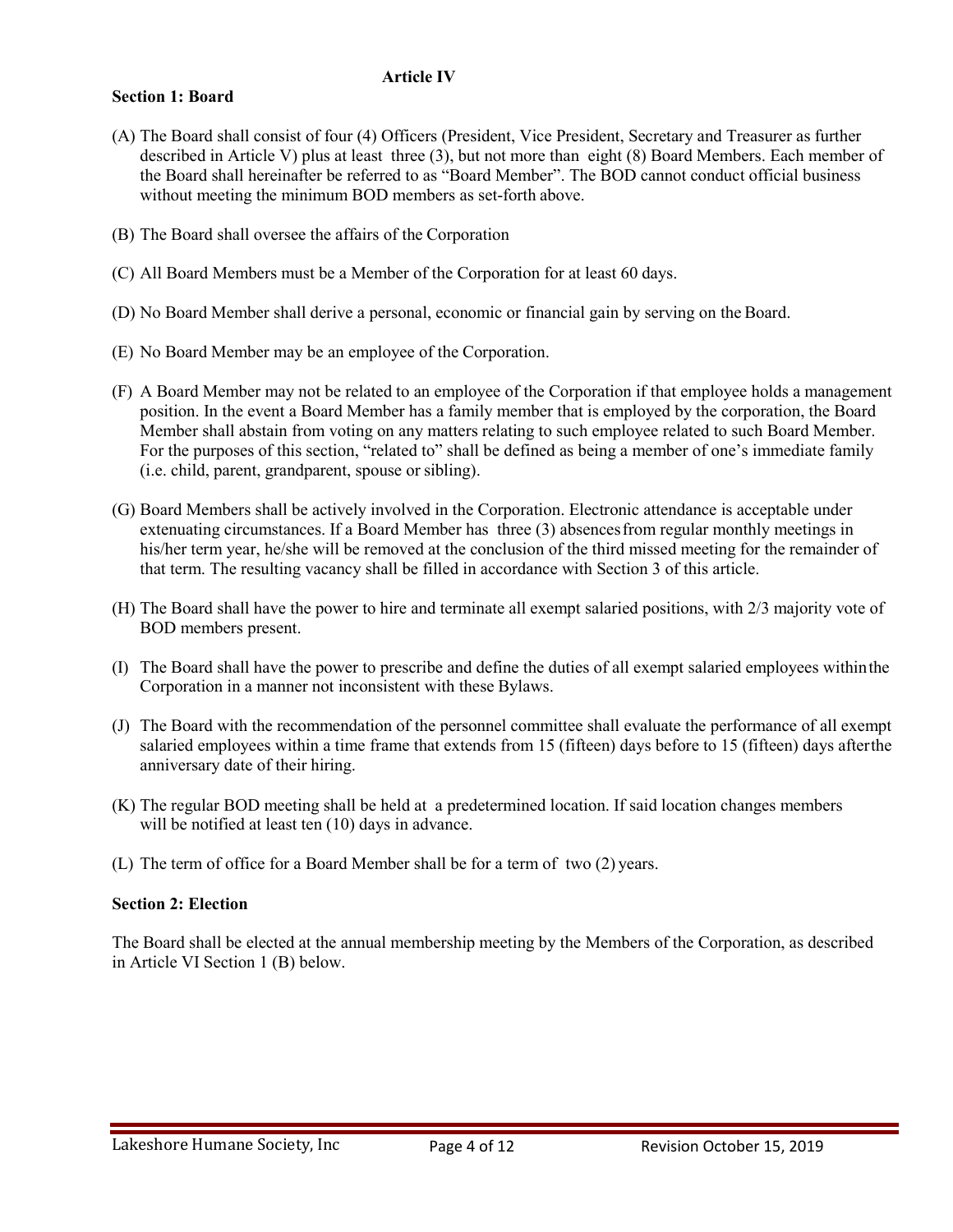## **Section 3: Vacancies**

The Board shall have the power to fill vacancies on the Board. Any member of the Board may nominate an individual candidate to fill a vacancy, as necessary. A person may not be nominated to fill a vacancy if living in the same household as a current Board Member. The Board must approve any nominated candidate with 2/3 majority vote of BOD members present. If the office of the President is vacant, any Board Member shall have the right to nominate a replacement for the President. If the BOD would fall below 7 members and unable to approve any candidate, the BOD shall call a special meeting of the membership per Article VI section 4 to elect the vacant positions on the BOD according to Article VI Section 1 and 2.

## **Section 4: Resignations**

A Board Member may resign at any time by giving written notice to the Secretary. Such resignation shall take effect at the time specified in the notice. If no time is specified, then the resignation will be effective immediately upon the Secretary's receipt of such notice of resignation.

## **Section 5: Removal**

The Board shall have discretion to terminate any Board Member at any time, for Detrimental Actions and/or Just Cause. Should the need arise; the Board may suspend the Board Member with 2/3 majority vote of BOD members present. The Board Member in question shall be allowed to vote on his or her suspension. After the suspension, all of the Board Member's voting rights will be suspended. Within thirty (30) days from such vote, the Board Member shall have the right to speak to the Board. Within forty-five (45) days of the suspension, the Board may terminate the Board Member with 2/3 majority vote of BOD members present. The Board Member in question shall not be allowed to vote on his or her termination. If no permanent action is taken within forty five (45) days of a suspended Board Member, the suspension shall be lifted, and the Board Member's voting rights shall be reinstated.

#### **Section 6: Remuneration**

Board Members and members of the committees shall serve on a voluntary basis. Reimbursements forexpenses relating to the Corporation incurred during the course serving in a capacity must be accompanied by valid proof-of-purchase and approved by management.

## **Section 7: General Votes**

Unless otherwise stated herein, there must be a quorum present to conduct any official business. Any matter up for vote by the Board shall be deemed passed upon a majority vote of the Board Members present.

# **Article V**

# **Term, Title, and Duties**

# **Section I: Officers**

The Officers of the Corporation shall be President, Vice-President, Secretary and Treasurer.

- (A) Officers shall be elected at the October membership meeting by the Members of the Society to serve fora period of described below, as described in Article V Section 1 (B) below.
- (B) President and Treasurer will be elected during odd election years.
- (C) Vice President and Secretary will be elected during even election years.
- (D) Officers shall be members of the Board and shall be subject to the rules governing Board Members as well as the provisions of this Article V.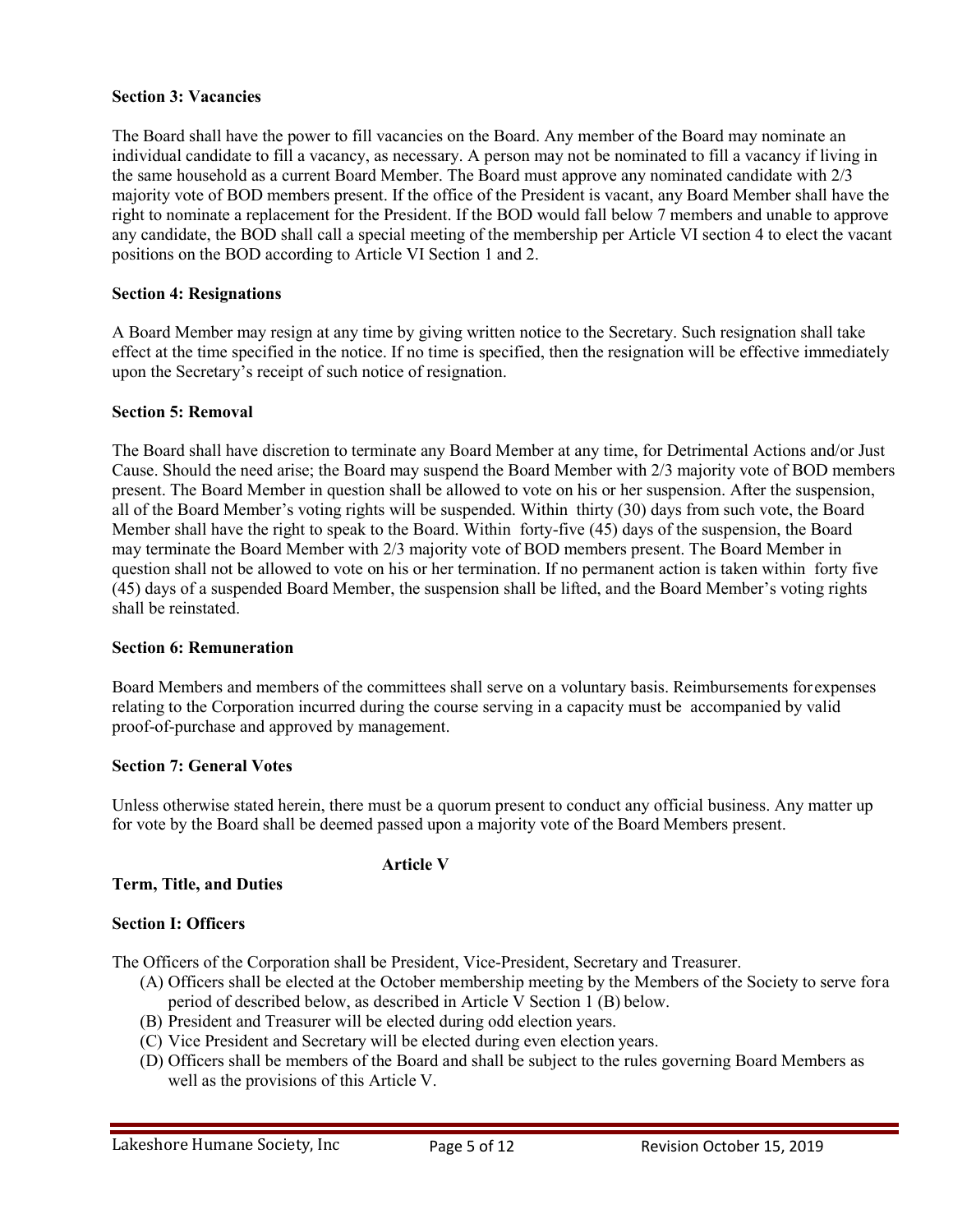## **Section 2: President**

The President shall preside at all meetings of the Board and membership, countersign all papers and documents requiring such action, appoint, along with his or her fellow Board members, such committees as may be deemed necessary by the Board and have general supervision of the overall affairs of the total Corporation. The President shall deliver a comprehensive report of the activities and policies developed by the Board for the preceding year at the October membership meeting. The President shall ensure that a meeting notification and tentative agenda is received by the Board at least seventy-two (72) hours prior to the meeting and proper notification of membership meetings and agendas are provided to Members where applicable. The President is a member of all committees of the Board. The President or anyone specifically directed by the President shall act as the official spokesperson of the Corporation. Only the President or anyone specifically directed by the President shall release Official Information about the Corporation.

## **Section 3: Vice-President**

The Vice-president shall, in the absence or disability of the President, perform the duties of the President and act in his or her stead.

## **Section 4: Treasurer**

The Treasurer shall:

- (A) Ensure that the books and accounts of the Corporation are audited annually by a qualified person or accounting service as approved by majority of the Board.
- (B) Be responsible for preparing an annual budget for the following fiscal year to be submitted to theBoard for approval prior to the end of the fiscal year.
- (C) Ensure the timely preparation and filing of tax returns and reports as may be required.
- (D) Ensure that donations are acknowledged in a timely manner in accordance with the current Internal Revenue Service regulations.
- (E) Submit and present to the membership meeting an annual income statement and balance sheet for the preceding year that has been prepared by an accountant or accounting firm and approved by the Board.
- (F) Report at each Board meeting the financial statement results, including an analysis of budget versus actual with explanations of significant variances.
- (G) Along with members of the Finance Committee on a monthly basis, review the financial paperwork of the Corporation, including the checkbook, bank statements, bills, daily ledgers, cash receipts, payroll disbursements, payroll related timesheets, vendor disbursements, vendor related invoices andinvestments.
- (H) Report the Corporation's financial status at each meeting of the Board.
- (I) Be bonded for a minimum amount of \$10,000

# **Section 5: Secretary**

The Secretary shall

- (A) Take and preserve minutes of all meetings of the Board, including voting results by name.
- (B) Notify Board Members of annual, regular and special meetings and shall perform other duties assignedby the Board.
- (C) Ensure members of the Corporation receive all requested information they are entitled to accordingto Chapter 181 of the Wisconsin Statutes.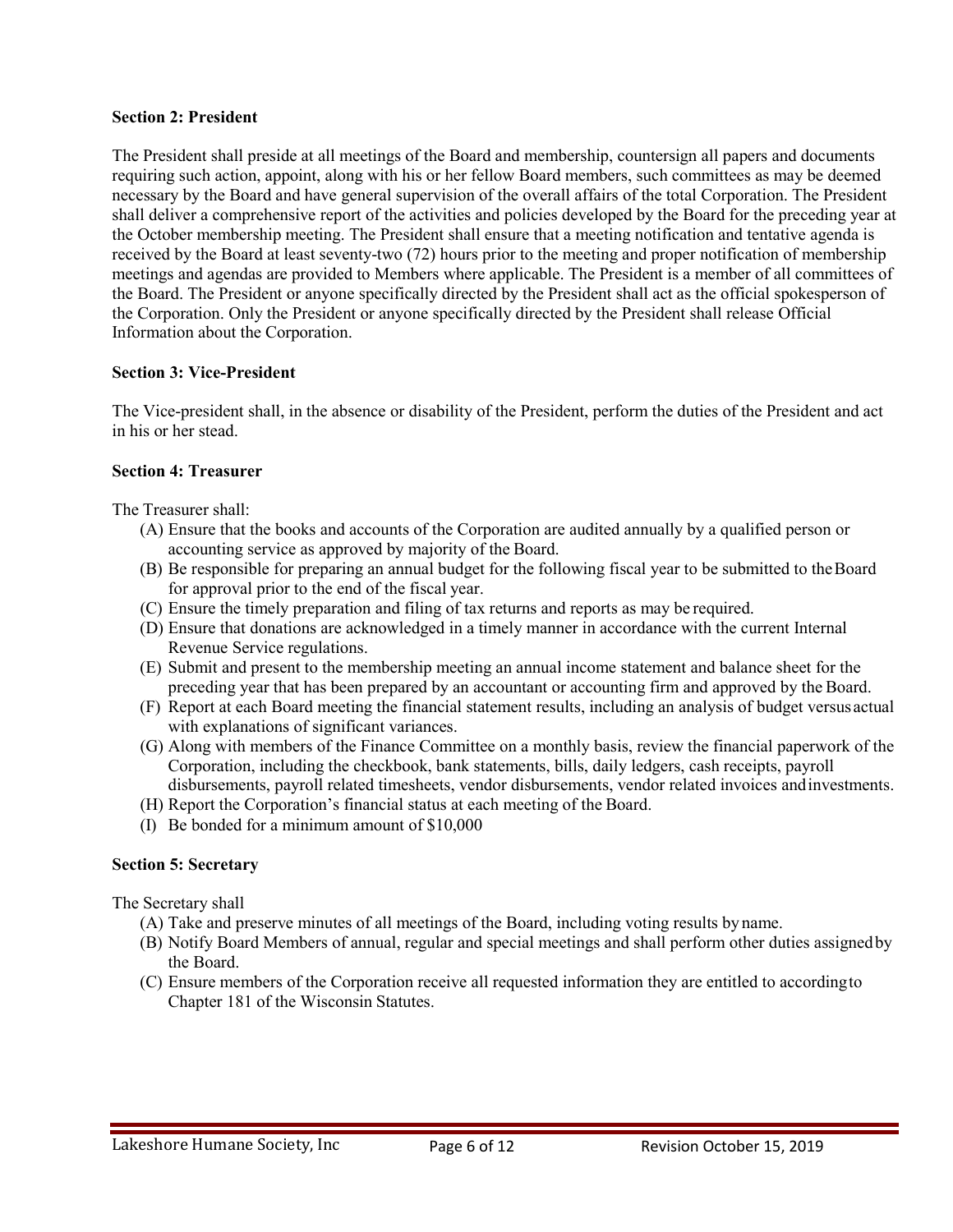## **Section 6: Past-President**

If the President is not re-elected to the Board in any capacity, he or she may serve as a past-President, non-voting advisory member of the Board for the year following his or her term as President.

# **Meetings**

#### **Article VI**

# **Section 1: Annual Membership Meeting**

## (A) Notice:

An annual membership meeting shall be held by the Corporation on the third (3rd) Tuesday of each October. Notification of the date, time, location, and agenda of the meeting shall be provided at least thirty (30) days prior to the meeting.

## (B) Elections:

An official ballot, created by the Nominating Committee described in Article VII Section 3, shall offer members the option of voting for candidates listed on the ballot or casting write-in votes. Nominations may also be taken from the floor, provided the person being nominated is present and approves his or her nomination. All candidates must meet requirements of Article IV, section C. The election process cannot be closed until there is at least one (1) nominee for each Officer position. Board Members may be re-elected. To vote at a meeting, a Member must have been a Member at least thirty (30) days prior to such meeting. Each Member will receive one (1) vote. If a member of the Nomination Committee accepts a nomination from the floor, their position on the Nominating Committee shall end immediately upon such acceptance. Except as stated otherwise herein, the default rules of Wisconsin Corporation law, specifically Chapter 181 of the Wisconsin Statutes shall prevail. Any matters not otherwise provided herein or in the Wisconsin Statutes, shall be governed in accordance with Robert's Rules of Order for parliamentary procedures, as applicable.

#### (C) Quorum:

Five (5)percent (1/20) of the current paid membership must be present at a membership meeting to constitute a quorum for the conduction of business.

# **Section 2: Voting**

Each Member shall have one vote. Votes for Officers and Board Members may be cast at annual meetings and special meetings either in person or by absentee ballot. Proxy voting shall not be allowed. Voting on all other business matters at the annual or special meetings shall be done only by those Members present. Members wishing to vote by absentee ballot shall request the absentee ballot from the Chair of the Nomination Committee. Absentee Ballots shall require the signature of a Notary Public to verify the signature of the Member. No LHS member or LHS employee may notarize an Absentee Ballot. Any Absentee ballot returned without the signature of a Notary Public shall be invalid. Completed absentee ballots shall be returned to the Chair of the Nomination Committee no later than the close of business of the Corporation the day prior to the scheduled annual or special meeting. Votes delivered after this time, even through no fault of the Member, shall be invalid. Once a Member's absentee ballot is delivered to the Chair of the Nomination Committee, it cannot be changed by the Member. Absentee ballots for Officers and Board Members shall not be counted until the voting of the Members present at the annual or special meeting has concluded.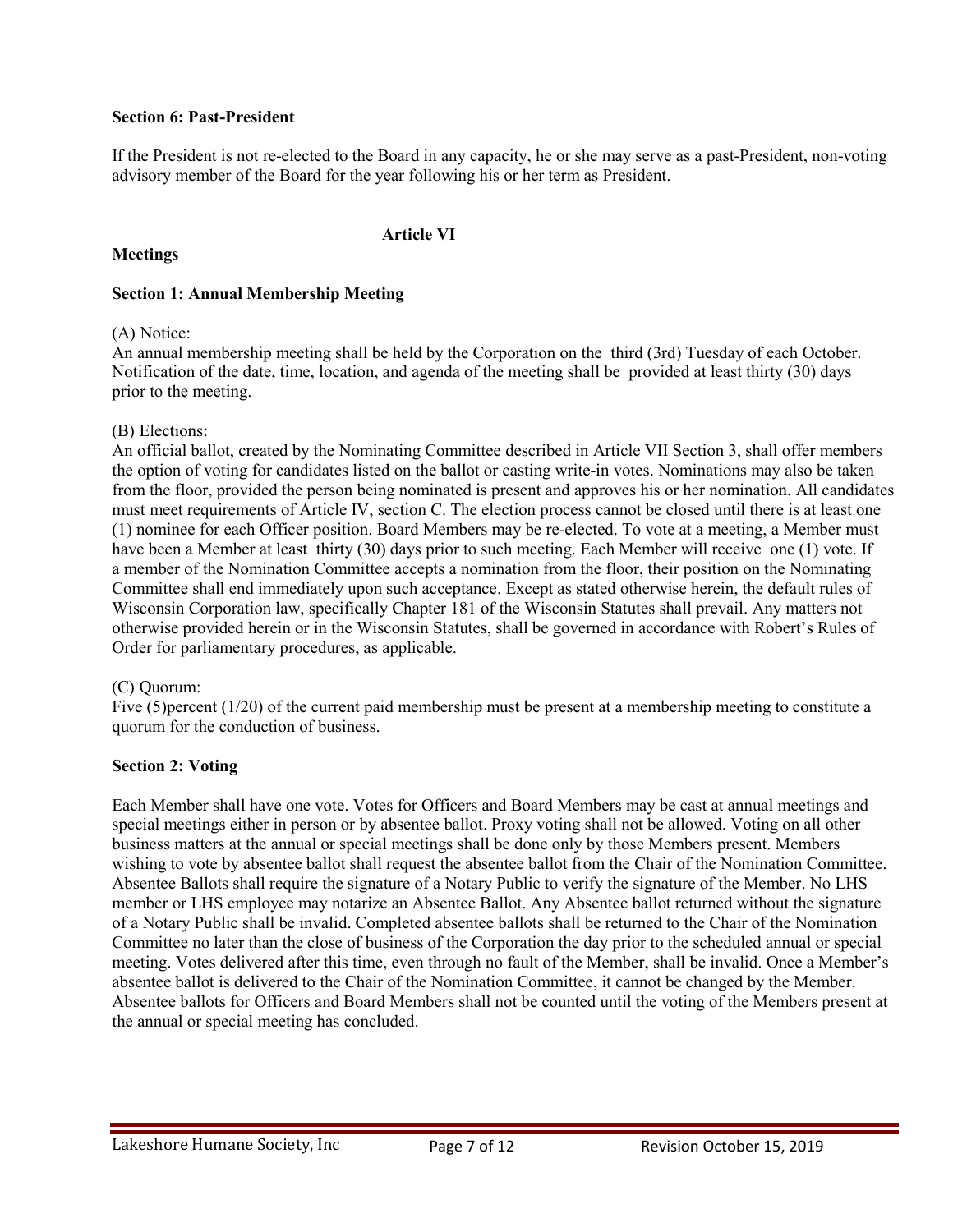# **Section 3: Board Meetings**

(A) The Board shall meet at least once per month. Each Board Member and Officer shall receive notice, (written or electronic) of all regular and special meetings specifying the place, date and time. Notification shallbe made at least seventy-two (72) hours prior to the scheduled meetings. Board Members and Officers are asked to acknowledge receipt of notification of special meetings by whatever means (written or electronic) the notification was received as soon as possible.

(B) The President may, under special circumstances, ask the Board to vote on three or fewer items via e-mail, when a physical meeting of the board is not possible or if a decision is required on a matter before a physical meeting of the board is possible or practical. Every reasonable attempt must be made to contact every member of the Board to obtain their electronic vote. At the next regular or special physical meeting of the Board, the President will report the special circumstances that precipitated this "electronic" meeting and the results of the vote(s). The Secretary will record this report by the President into the minutes of the meeting. The Board will vote to accept or reject this report.

(C) Greater than fifty percent (50%) of all current Board members must be present at the Board meeting to constitute a quorum for the conduct of business.

(D) Except as otherwise provided in these Bylaws, decisions at the Board meetings or their committees shallbe passed by majority vote of those present.

(E) Each Board Member has only one (1) vote.

(F) Voting by proxy shall not be permitted by Board Members at Board meetings.

(G) The President shall abstain from voting on simply majority decisions only, unless the vote by the Board results in a tie, in which case the President's vote shall be the tie-breaking vote.

#### **Section 4: Special Meetings**

When deemed necessary, special meetings of the general membership or the Board may be called at the discretion of the Board. All aforementioned meeting rules apply.

# **Section 1: Committees**

New and existing committees for the Corporation shall operate under the authority of the Board.

**Article VII**

- (A) Committee Chairpersons (each Committee Chairperson shall hereinafter be referred to as "Chairperson") shall report activities of the committee to the Board. Chairpersons shall maintain accurate records of the meetings, projects and accomplishments of the committee and shall pass this written record on to thenext chairperson of the committee.
- (B) Committee chairpersons shall provide a copy of all agendas and meeting minutes to theShelter Management and Board Secretary for record filing.
- (C) All committee members shall be Members.
- (D) Except as otherwise provided in these Bylaws, decisions at the committee meetings shall be passed bya majority vote of those present.
- (E) All committees shall report to the BOD unless otherwise noted in this Article VII.
- (F) All committees may utilize LHS volunteers to assist in completing theirduties.
- (G) All committees may create sub committees to assist in completing theirduties.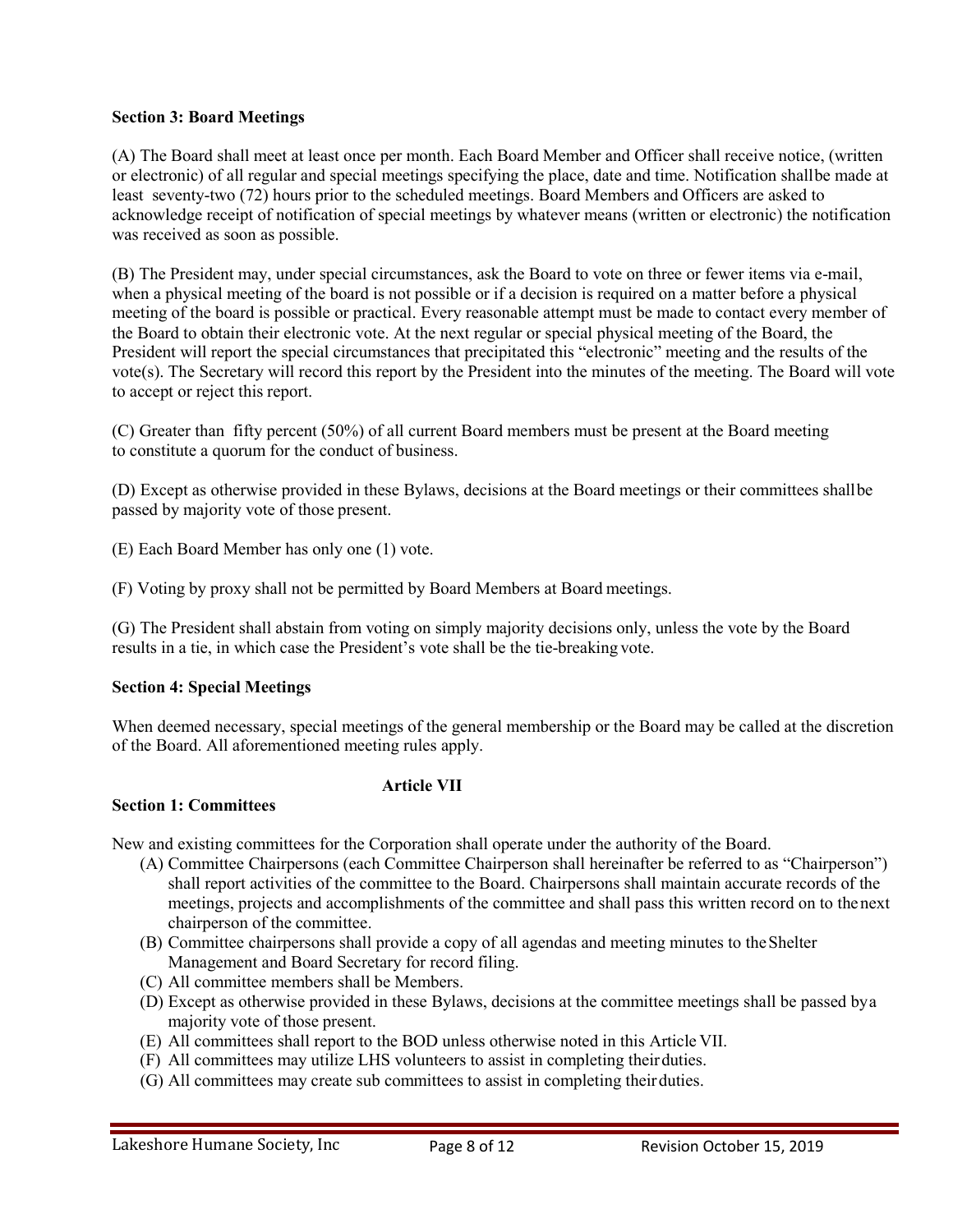# **Section 2: Executive Committee**

The "Executive Committee" shall consist of the Officers. The President shall be the Chairperson of the Executive Committee. The Executive Committee shall act between meetings of the Board regarding the conduct of routine Corporation business. The Executive Committee will act as the signatories for all corporate documents and checks. The Executive Committee shall meet on call of the President whenever Corporation business may require.

# **Section 3: Nomination Committee**

The "Nominating Committee", shall consist of a minimum of two (2) non-board members but not more than five (5) non-board members appointed and approved by a majority vote of the Board, shall submit a list of candidates for inclusion on any ballot to be voted on at the annual meeting of Members. No member of the Nominating Committee shall be on the ballot for any elected position of the Corporation. The committee shall select one of its members to be the Chairperson.

This Committee shall announce and record the results of the elections of Officers and Board Members, including the number of votes each candidate received, the total number of votes cast, and the number of votes that were rejected and the reasons for those rejections. A candidate may request a recount of the ballots if that candidate's margin of defeat is within ten percent (10%) of the total number of votes cast. The candidate or a representative of the candidate, requesting a recount may observe the recount of the ballots. The recount request must be made to the Nomination Committee Chair within 48 hours of election. The recount will take place within one week of the request. The election documents shall be retained for a minimum of one year in the LHS safe-deposit box.

#### **Section 4: Fundraising Committee**

The "Fundraising Committee" shall consist of at least three (3) members with at least one BOD member. This Committee will report to the Shelter Management and advise them on fundraising programs (past, current and newly created). The Fundraising Committee does not replace the fundraising duties of the Shelter Management but rather work together with him or her to develop and execute fundraising efforts with the assistance of LHS volunteers. The committee chair shall be the Shelter Management.

# **Section 5: Personnel Committee**

The "Personnel Committee" shall consist of three (3) members of the Board. Other members of this committee may be added by approval of the Board. The committee shall select one of its members to be the Chairperson. The Personnel Committee shall recommend to the Board sound personnel policies and procedures regarding salaries, wages, hours, and working conditions that encourage employment and retention of qualified staff that foster high productivity and high-quality humane animal care. The Personnel Committee shall create and implement job descriptions and duties for all salaried employees. The management positions shall then create and implement job descriptions and duties for the staff. The Personnel Committee shall neither employ nor discharge any employee without Board approval. Communications to the Board from shelter personnel shall be made through the Chairperson of the Personnel committee. The Personnel Committee shall serve as one of the resources for concerned staff members, volunteers, and Members as part of the Whistleblower Policy, a copy of which is included at the end of these Bylaws. The Personnel Committee shall also conduct performance reviews for management. The Chairperson of the Personnel Committee and Secretary will maintain attendance records of all salaried employees.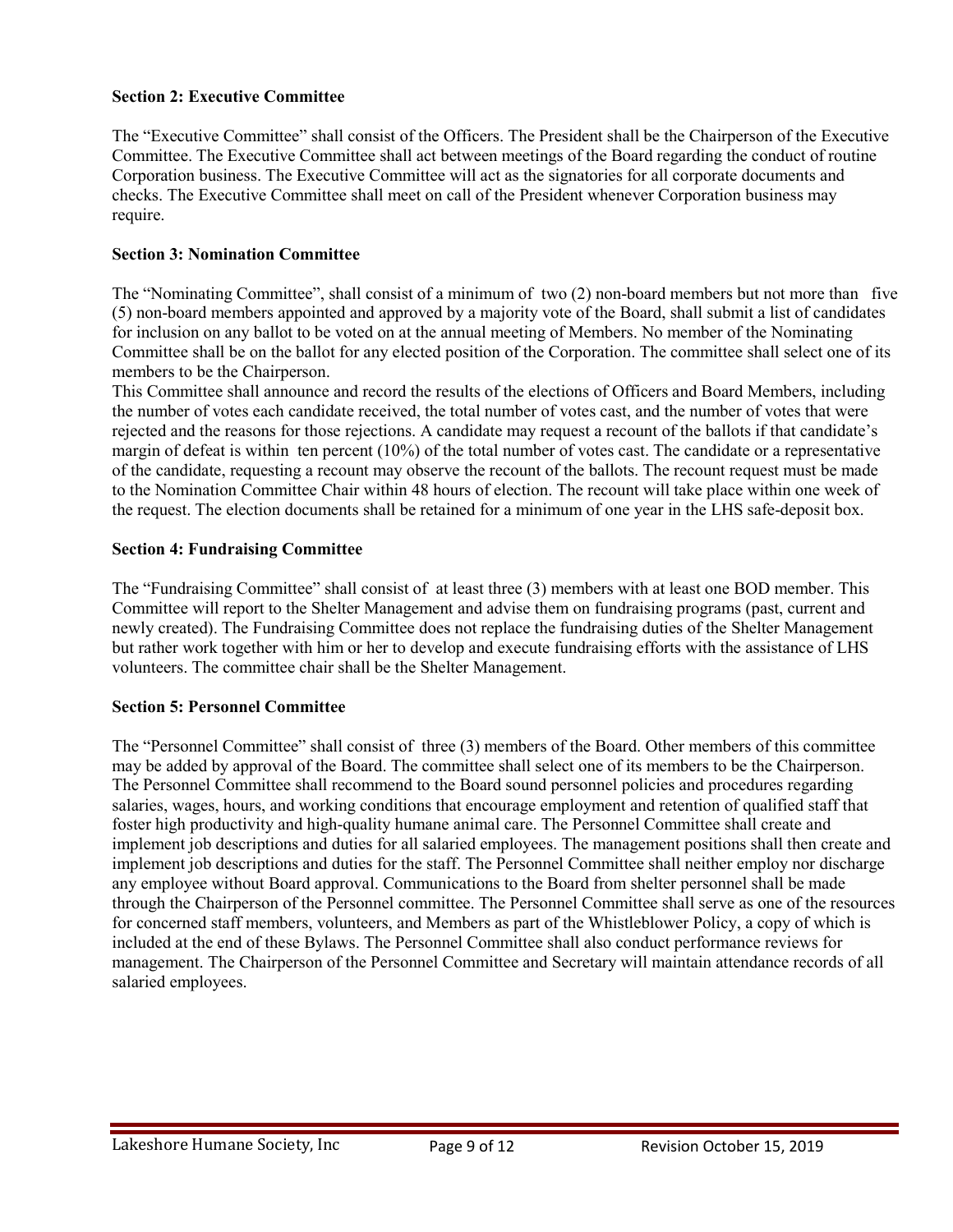# **Section 6: Building and Maintenance Committee**

The Building and Maintenance Committee shall consist of three (3) but not more than five (5) members and at least one BOD member. Recommendations of physical plant maintenance requiring capital expenditures and/or other capital improvements shall be made through the Building and Maintenance Committee. This committee will meet on call of the Building and Maintenance Committee Chairperson. The Building and Maintenance Committee shall research the feasibility and necessity of and recommend capital projects. This committee will report to the Shelter Management as chairperson.

## **Section 7: Finance Committee**

The Finance Committee shall consist of three (3), but not more than five (5) members, including at least one (1), but not more than two (2) Board members, one (1) of which shall be the Treasurer. The Treasurer shall be the Chairperson of the Finance Committee. It is the responsibility of the Finance Committee to develop the budget for each fiscal year, review and offer advice to the Board requests for funding of new and unbudgeted items, present recommendations to the Board on investment strategies and ensure that restricted funds are used only for the specific, intended purpose.

#### **Section 8: Membership Committee**

The "Membership Committee" shall consist of three (3), but not more than five (5) members, including at least one (1) Board member. The committee shall select one of its members to be the Chairperson. The Membership Committee shall maintain and update the current membership list, recruit new members, and mail renewal notices to members not less than thirty (30) days prior to expiration.

#### **Section 9: Other Committees**

The Board will have the power to appoint such other committees as it may deem necessary, from time to time, and to prescribe their duties.

**Rules**

# **Article VIII**

# **Section 1: Parliamentary Rules**

Except as otherwise set forth herein or as provided for in Chapter 181 of the Wisconsin State Statutes, any question concerning parliamentary procedures at meetings of the Corporation shall be determined by reference to the latest edition of Robert's Rules of Order. Proposed changes to these Bylaws may be repealed, altered, or amended with the approval of the Board with 2/3 majority vote of BOD members present. Following Board approval, all Members shall be notified in writing of such proposed changes to these Bylaws and shall vote on these proposed changes at the next scheduled annual general membership meeting or special meeting called for this purpose. Approval is by two-thirds majority vote of the general membership in attendance at the meeting, provided a quorum is present of the membership. Those changes passed by the general membership shall remain effective until amended by the process set forth in Article VIII section 3.

## **Section 2: Indemnification**

The Corporation shall indemnify all Board Members and Officers to the full extent permitted in accordance with Chapter 181 of the Wisconsin Statutes as may be amended from time to time. The Board may afford additional

Lakeshore Humane Society, Inc Page 10 of 12 Revision October 15, 2019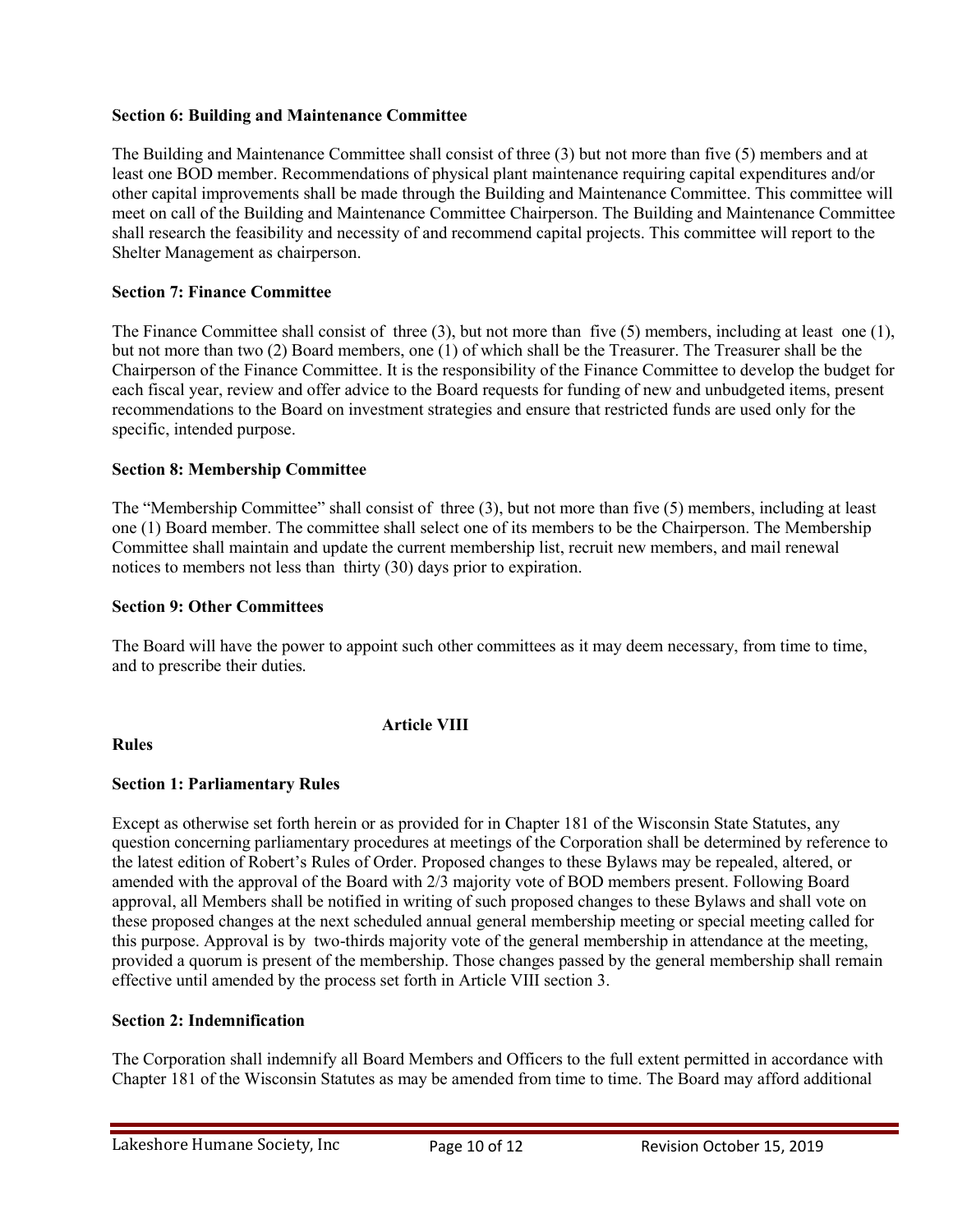right to indemnification or allowance of expenses to those afforded law by and such additional rights, if provided, shall be set forth in a resolution of the Board or in written agreement authorized by the Board to be entered into between the Officer or Board Member and Corporation.

# **Section 3: Effective Date**

The repeal, alteration or amendment to the Bylaws ("the revised Bylaws") shall become effective upon the approval of the Membership and by the execution of such revised Bylaws by the President and Secretary on the signature lines designated as such below.

## **Section 4: Discontinuance**

All Officers, Board members, staff and volunteers who terminate, resign or depart for any reason are required to return any and all property of the Corporation including, without limitation, equipment, documents, records, or keys to the President or Vice-President immediately following departure.

#### **Section 5: Dissolution**

A proposal to dissolve the Corporation shall be drafted by the Board. The members shall approve this proposal by a two-thirds (2/3) majority vote of the members present at a regular annual or special membership meeting called for this purpose. Upon dissolution of the Corporation, the Board shall, after paying or making provision for the payment of all the liabilities of the Corporation, dispose of all the assets of the Corporation to or for the exclusive benefit of one or more similar animal welfare organizations qualified within section 501(c)(3) of the Internal Revenue Code. The selection of the organization or organizations receiving the assets must be approved by seven (7) votes of the Board. If after three (3) discussions and votes, no such organization can be agreed upon, the remaining assets shall be distributed equally to all such organizations voted on in the final vote.

|                | Approved on August 20 <sup>th</sup> , 2019 by the Board |           |
|----------------|---------------------------------------------------------|-----------|
| VOTE:          | 7 For                                                   |           |
|                | 0 Against                                               |           |
| Approved on    |                                                         |           |
| VOTE:          | 33 For                                                  |           |
|                | 0 Against                                               |           |
|                | 0 Abstain                                               |           |
| $\mathbf{By:}$ |                                                         | President |
| By:            |                                                         | Secretary |